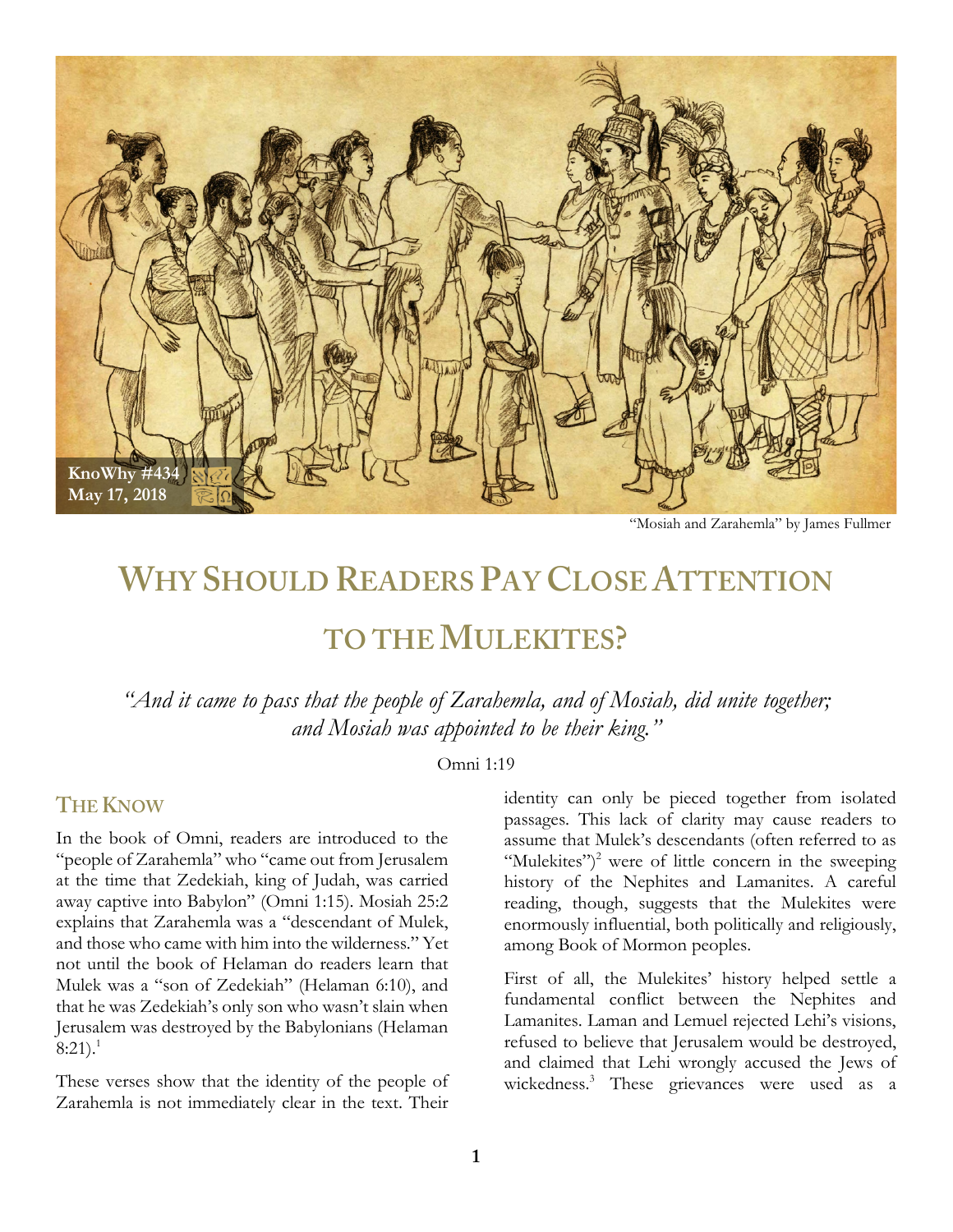justification for their hatred, and they passed this tradition on to their Lamanite posterity.4

The history of the Mulekites, however, directly supported the Nephite origin story and undermined the Lamanite tradition. Nephi, son of Helaman, called attention to this when preaching from his garden tower at Zarahemla:

And now will you dispute that Jerusalem was destroyed? Will ye say that the sons of Zedekiah were not slain, all except it were Mulek? Yea, and do ye not behold that the seed of Zedekiah are with us, and they were driven out of the land of Jerusalem? (Helaman 8:21)<sup>5</sup>

In order to side with Lamanite tradition, Mulekite dissenters would have needed to reject their own people's origin story, which surely would have placed them in an uncomfortable position. Mulek's witness of Jerusalem's destruction proved that Lehi and Nephi were true prophets and, therefore, that Laman and Lemuel had unjustly rebelled against them.<sup>6</sup>

The Mulekites also play an important contrasting role to the Nephites. Within only a few years of one another, both groups fled Jerusalem and sailed to the New World. Yet only the Nephites brought with them a scriptural record. Because the Nephites had the plates of brass, they were able to preserve the sacred stories and righteous traditions of their Israelite ancestors.<sup>7</sup>

The Mulekites, on the other hand, suffered a significant spiritual decline after dwelling only a few generations in the New World. Their "language had become corrupted" because "they had brought no records with them" (Omni 1:17). Even worse, without scriptures to keep them in remembrance of the Lord, "they denied the being of their Creator" (v. 17).

These unfavorable circumstances may help explain why the Mulekites were willing to join with the Nephites in the first place, and why they allowed Mosiah, a Nephite king, to rule over them. Upon doing so, they immediately gained access to abundant religious and historical information about their ancestors. They solidified their religious and cultural identity by merging with another Israelite colony that in some ways was likely more advanced than their own.8

This favorable merger surely brought with it political, economic, and military advantages for both groups. Yet successfully mixing diverse peoples is rarely a smooth process. Although Book of Mormon authors do not come right out and say it, it seems likely that some of the Mulekites never warmed up to the idea of having Nephite kings or judges rule over them. A number of Book of Mormon scholars have suggested that the "Nephite" dissenters who instigated numerous wars and civil unrest were possibly of Mulekite heritage.<sup>9</sup> If true, then the Mulekites were both a blessing and burden to the Nephites.

### **THE WHY**

Gaining an increased awareness of the Mulekites can help readers in a number of ways. Their story shows how the history of one group of people can help verify or falsify the history or traditions of another. The account of Mulek and his escape from Jerusalem helped validate the Nephite tradition, and it confirmed that Lehi and Nephi were true prophets. Similarly, the Book of Mormon—which offers an additional historical and spiritual record of Jesus Christ's reality establishes the truth of the Bible and confirms that Joseph Smith was truly a prophet of God.10

The Mulekites also show us why the scriptures are so important. Over time, those who neglect the word of God often forget eternal truths and can even lose faith in God's existence.<sup>11</sup> Unfortunately, and unsurprisingly, the absence of scriptures or scripture study can have a rippling effect throughout the generations, just as it did for the Mulekites. For this reason, modern prophets and apostles have invited individuals and families to study the scriptures, particularly the Book of Mormon, every day.12 Doing so will help ignite and then continually fuel the fire of faith in God and Christ.

Finally, the Mulekites show us that the Book of Mormon was written by real people with real social challenges. Combining different societies, just as the Nephites and Mulekites did, takes patience and humility. The social strife between these groups, often hinted at throughout the Book of Mormon, provides a warning for modern readers. We must not let our differences divide us from Christ or His true gospel.

Instead, we can allow our divinely inspired differences to complement and refine one another. By uniting together with faith in Christ, we can amplify our strengths and better recognize our own weaknesses (see Ether 12:27). As President Dieter F. Uchtdorf has taught, the "diversity of persons and peoples all around